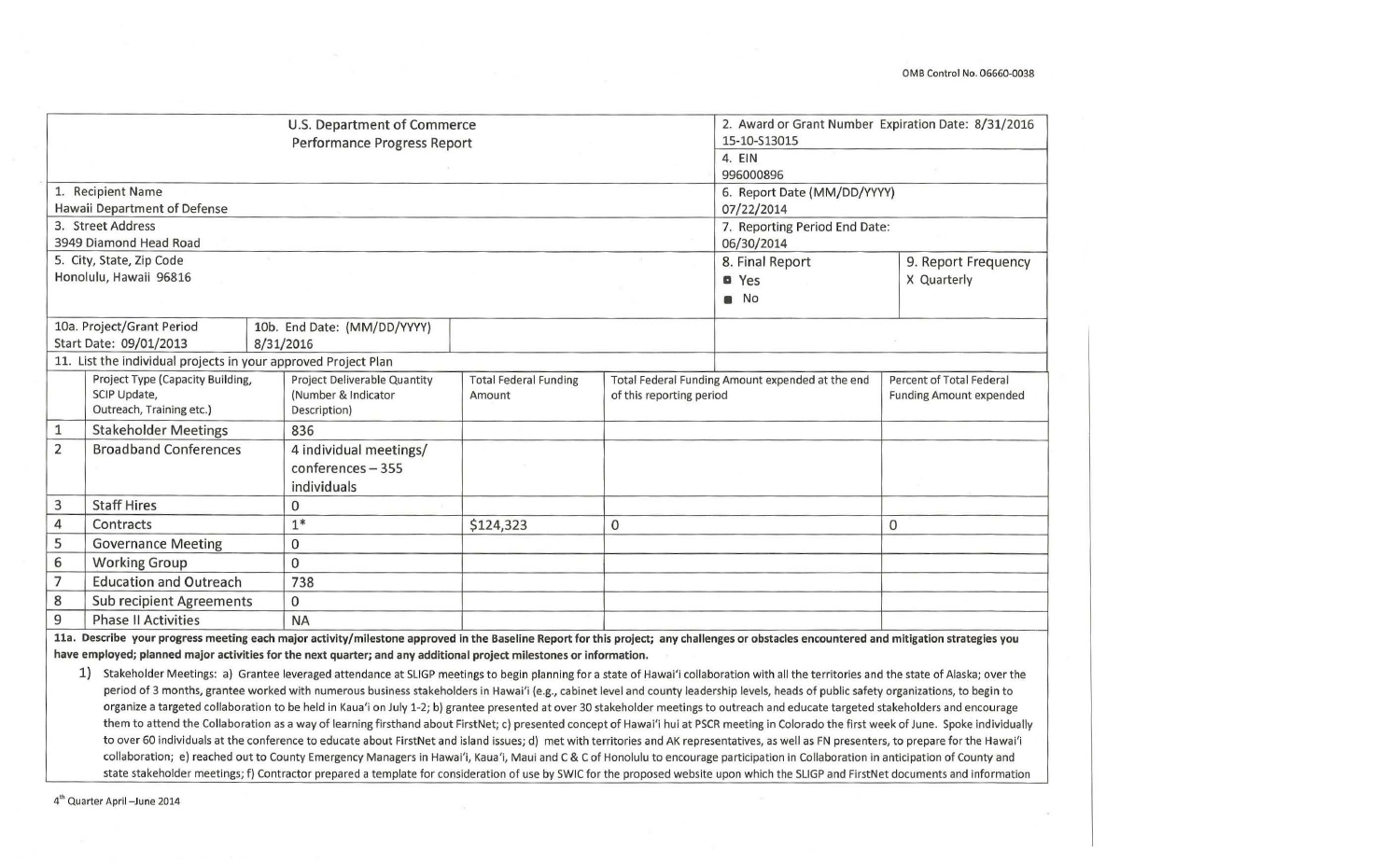will be shared in Hawaii; g) outreach plan is being modified; and h) snapshot/sidebar was prepared for MACINAC article published in APCO magazine (worked with NJ).

- 2) Stakeholder meetings included: E911 Board meeting and Conference; City and County of Honolulu Regional Planning Zone meeting; presented FirstNet at HEPEC meeting in April (125 attendees); US Coast Guard Admiral and new Executive to Captain of Port briefed on FirstNet to prepare for Collaboration; Hawai'i proposed Homeland Security Office meeting; meeting with Executive & Judiciary emergency planners, including Sheriff/DPS, DOT, ICSD, contractors; meeting with deputy Attorney General related to participation in HI Collaboration and need for their participation and understanding of FirstNet; met with IT director of City & County of Honolulu to encourage closer collaboration between emergency communications staff and IT offices in Hawai'i; met with TAG and TA providers from DHS to discuss proposed governance models for consideration by the SPOC to reconvene governance changes.
- 3) Outreach has included: E911 Board, Western States bi-monthly meetings; meetings with Early Builders Advisory Committee, HEPEC member agencies, State and Federal agencies, county agencies and stakeholder organizations; territory representatives and State of Alaska representatives to prepare for Collaboration; met with DOT, State procurement, DLNR, OHA, PIO for Kaua'i, various executive branch agencies and county leadership.
- 4) Conferences: PSCR/Denver: 4 people attended. PSCR is an annual conference to update on FirstNet roadmap activities, technical updates, SWIC networking, FirstNet Board Meeting and meetings with FirstNet Board; Preparation for Hawai'i Collaboration with Territories, AK and presenters.
- 5) FirstNet quarterly meeting: telephonic. This meeting was attended by SWIC and representative from OIMT.
- 6) Governance: Hawai'i is in the process of organizing a governance entity. The entity that was in place earlier was not officially chartered and had no authority to oversee policy or make recommendations on best practices. Several meetings were held with the SPOC, SWIC, CIO and consultants to develop a governance methodology which is being used to develop a new group. While the number in Governance meetings is "0", it does not reflect that Hawai'i has not moved forward; rather, it describes that there has been no official governance meeting as that group is still being formed.

llb. If the project team anticipates requesting any changes to the approved Baseline Report in the next quarter, describe those below. Note that any substantive changes to the Baseline Report must be approved by the Department of Commerce before implementation.

Not at this time

llc. Provide any other information that would be useful to NTIA as it assesses this project's progress.

Governance evaluation was presented to the SPOC by consultant from DHS/OEC as part of the Technical Assistance program available to the State. The final report was presented to the SPOC and several models for consideration were presented. Because many state and local decision making processes can be very long, timing remains an issue for achieving some of the objectives of the grant. The bulk of this quarter was spent in reaching out to state and local government stakeholders in anticipation of the planned/approved Hawai'i Broadband Collaboration with the Territories and the State of Alaska.

12. Personnel

12a. If the project is not fully staffed, describe how any lock of staffing may impact the project's time line and when the project will be fully staffed. The SWIC is the key staffer leading this effort. She is contributing 55% or more on the project.

| 12b. Staffing Table                    |       |                                          |           |  |  |  |  |  |  |
|----------------------------------------|-------|------------------------------------------|-----------|--|--|--|--|--|--|
| Job Title                              | FTE % | Project(s) Assigned                      | Change    |  |  |  |  |  |  |
| Statewide Interoperability Coordinator | ر ر.  | Project Manager for the SLIGP activities | No change |  |  |  |  |  |  |

|             | 13a. Subcontracts Table - Include all subcontractors. The totals from this table must equal the "Subcontracts Total" in Question 14f. |                          |                            | Add Row                       | Remove Row     |                  |                                                |                                          |                           |
|-------------|---------------------------------------------------------------------------------------------------------------------------------------|--------------------------|----------------------------|-------------------------------|----------------|------------------|------------------------------------------------|------------------------------------------|---------------------------|
| Name        | <b>Subcontract Purpose</b>                                                                                                            | Type<br>(Vendor/Subrec.) | RFP/RFQ<br>Issued<br>(Y/N) | Contract<br>Executed<br>(Y/N) | Start<br>Date  | End<br>Date      | <b>Total Federal</b><br><b>Funds Allocated</b> | <b>Total Matching Funds</b><br>Allocated | Project and %<br>Assigned |
| <b>TBD</b>  | Legal Counsel                                                                                                                         | Vendor                   |                            |                               | As Required    |                  |                                                |                                          | <b>NA</b>                 |
| <b>SSFM</b> | Plan/Outreach<br>Development                                                                                                          | Vendor                   |                            |                               | April 15, 2014 | <b>July 2016</b> | \$124,323                                      |                                          | 11.4%                     |